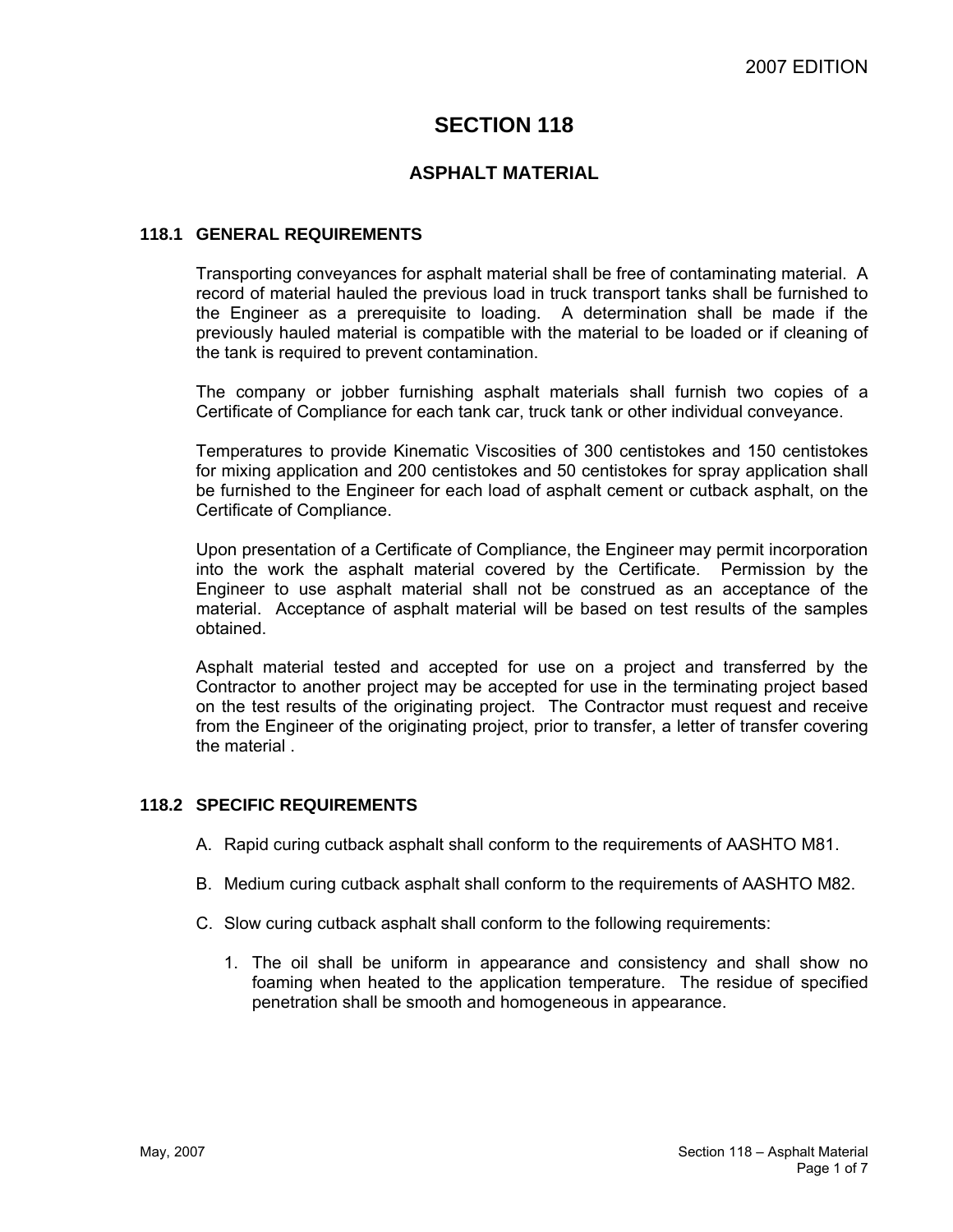2. The grade of liquid asphalt material specified shall conform to the requirements shown in Table 1.

|                                     |      | <b>SC-70</b> | <b>SC-250</b> |      | <b>SC-800</b> |      | <b>SC-3000</b> |      |
|-------------------------------------|------|--------------|---------------|------|---------------|------|----------------|------|
| <b>REQUIREMENT</b>                  | MIN. | MAX.         | MIN.          | MAX. | MIN.          | MAX. | MIN.           | MAX. |
| Kinematic viscosity @ 60C (140F)    |      |              |               |      |               |      |                |      |
| (See Note 1) centistokes            | 70   | 140          | 250           | 500  | 800           | 1600 | 3000           | 6000 |
| Flash Point (Cleveland open cut)    | 66   |              | 79            |      | 93            |      | 107            |      |
| Degrees $C / (F)$                   | 150  | ---          | 175           | ---  | 200           | ---  | 225            |      |
| <b>Water Percent:</b>               |      | 0.5          |               | 0.5  |               | 0.5  |                | 0.5  |
| Asphalt residue of 100 pen., % by   |      |              |               |      |               |      |                |      |
| Weight                              | 50   | ---          | 60            |      | 70            |      | 80             |      |
| Ductility of 100 pen., residue      |      |              |               |      |               |      |                |      |
| @ 25C (77F), 5 cm per min., cm      | 100  | ---          | 100           |      | 100           |      | 100            |      |
| Solubility in Trichloroethylene, %: | 99.0 | ---          | 99.0          |      | 99.0          |      | 99.0           |      |
| Distillation Test: Total distillate |      |              |               |      |               |      |                |      |
| To 360C (680F), % by volume         | 10   | 30           | 4             | 20   | 2             | 12   |                | 5    |
| Tests on residue from distillation: |      |              |               |      |               |      |                |      |
| Kinematic viscosity at 60C (140F)   |      |              |               |      |               |      |                |      |
| <b>Stokes</b>                       | 4    | 70           | 8             | 100  | 20            | 160  | 40             | 350  |

# **Table 1**

Spot Test (See Note 2) with:

Standard naphtha<br>
Negative for all grades<br>
Negative for all grades Naphtha xylene solvent, % xylene Heptane sylene solvent, % xylene Negative for all grades

#### Footnotes

1) As an alternative, Saybolt-Furol viscosities may be specified as follows:

| Grade SC-70   | Furol viscosity at 50°C 60 to 120 sec.    |
|---------------|-------------------------------------------|
| Grade SC-250  | Furol viscosity at 60°C 125 to 250 sec.   |
| Grade SC-800  | Furol viscosity at 82.2°C 100 to 200 sec. |
| Grade SC-3000 | Furol viscosity at 82.2°C 300 to 600 sec. |

2) The use of the spot test is optional. When specified, the Engineer shall indicate whether the standard naphtha solvent, the naphtha xylene solvent or the heptane xylene solvent will be used in determining compliance with the requirement and, in the case of xylene solvent, the percentage of xylene to be used.

#### D. Sampling and Testing

| Sampling                   | SD 301       |
|----------------------------|--------------|
| Water                      | AASHTO T 55  |
| <b>Flash Point</b>         | AASHTO T48   |
| <b>Kinematic Viscosity</b> | AASHTO T 201 |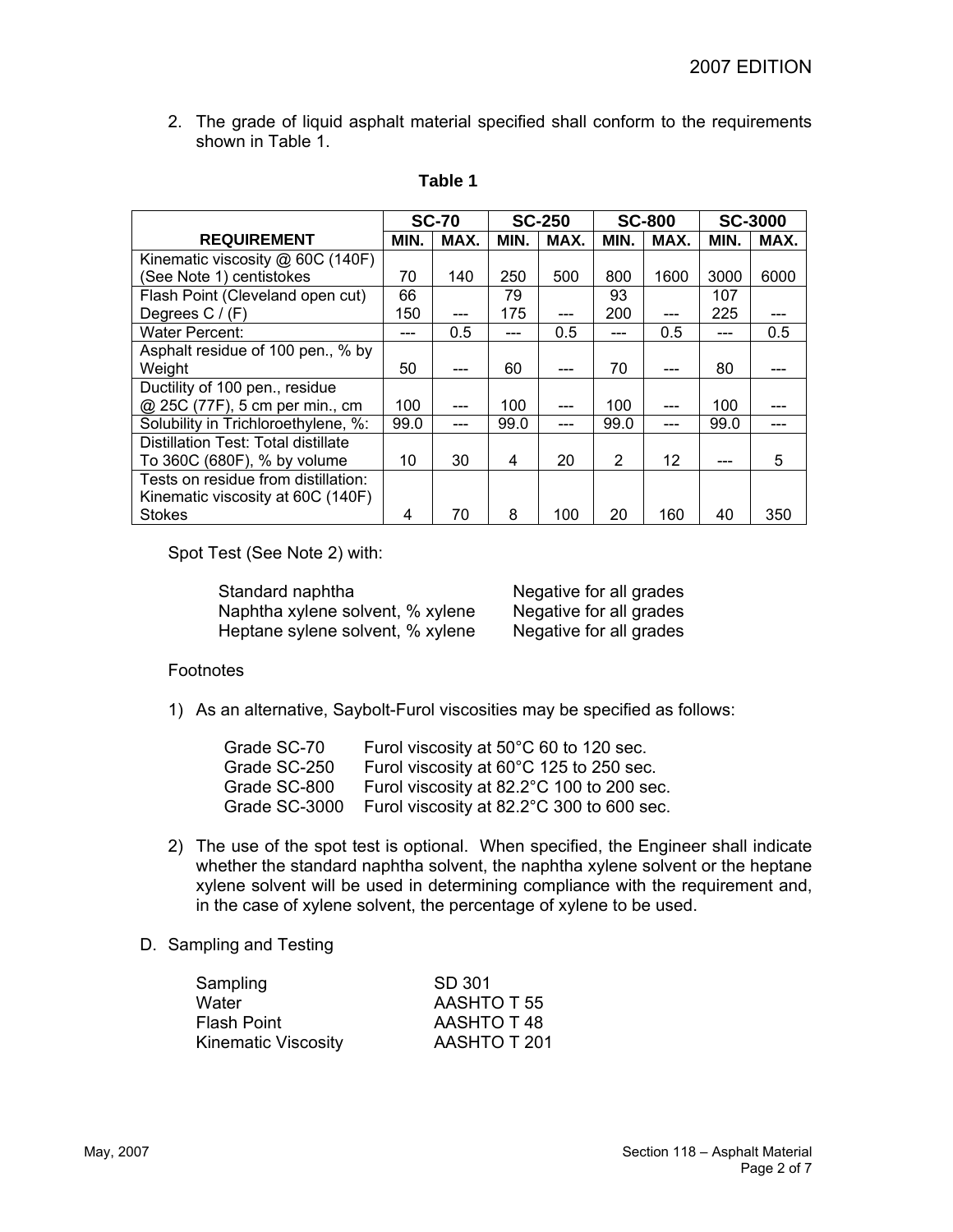| <b>Saybolt Furol Viscosity</b>          | AASHTO T72        |
|-----------------------------------------|-------------------|
| <b>Residue of Specified Penetration</b> | SD 310            |
| Ductility                               | AASHTO T 51       |
| Solubility in Trichloroethylene         | <b>AASHTO T44</b> |
| Distillation                            | AASHTO T78        |

E. Performance graded asphalt cement binder shall be used for all pavement within the City of Rapid City street right of way unless another binder is approved by the Engineer and is specified in the detailed specifications. Mainline street and intersection pavement shall utilize PG64-28 graded asphalt binder. Sidewalks, low traffic driveways, or areas where significant hand working is required may utilize PG64-22 or PG58-28 binders.

Performance Graded Asphalt Cement Binder shall conform to AASHTO Performance Graded Binder Specifications (MPI) and the Combined Stare Binder Group Method of Acceptance for Asphalt Binders.

Permissible modifiers for the Specific SHRP Performance Graded Asphalt Binder are Styrene-Butadiene Rubber (SBR) or Styrene-Butadiene-Styrene Rubber. Certified test results for the asphalt binder and modifier shall be provided for each load shipped to the project. The modifier shall be added at an approved blending plant.

The Contractor shall provide a Job-Mix Formula to the Engineer with supporting mix design data prior to production. The Engineer may require field adjustment of the asphalt binder content.

F. Penetration Graded or Viscosity Graded Asphalt Cement Binder, where specified in the Detailed Specifications in lieu of Performance Graded Asphalt Binder shall conform to the requirements of AASHTO M 20 and AASHTO M 226 respectively.

When a penetration-graded asphalt cement is specified, the Contractor may furnish the comparable viscosity graded asphalt cement as set forth in the following table:

| <b>AASHTO M 226</b> | <b>AASHTO M 20</b> |            |
|---------------------|--------------------|------------|
| $AC - 2.5$          | for                | 200-300    |
| $AC - 5$            | for                | $120 - 50$ |
| $AC - 10$           | for                | 85-100     |
| $AC - 20$           | for                | 60-70      |
|                     |                    |            |

The Certificate of Compliance for the asphalt cement furnished shall indicate by grade designation which grading specification (AASHTO  $\geq M$  20 or AASHTO M 226) the material is certified to meet.

In the event asphalt cement is furnished simultaneously from sources to meet different grading specifications, the Engineer may require separate storage and use of the material from a source if viscosity characteristics of the two materials are not compatible at the same mixing temperature.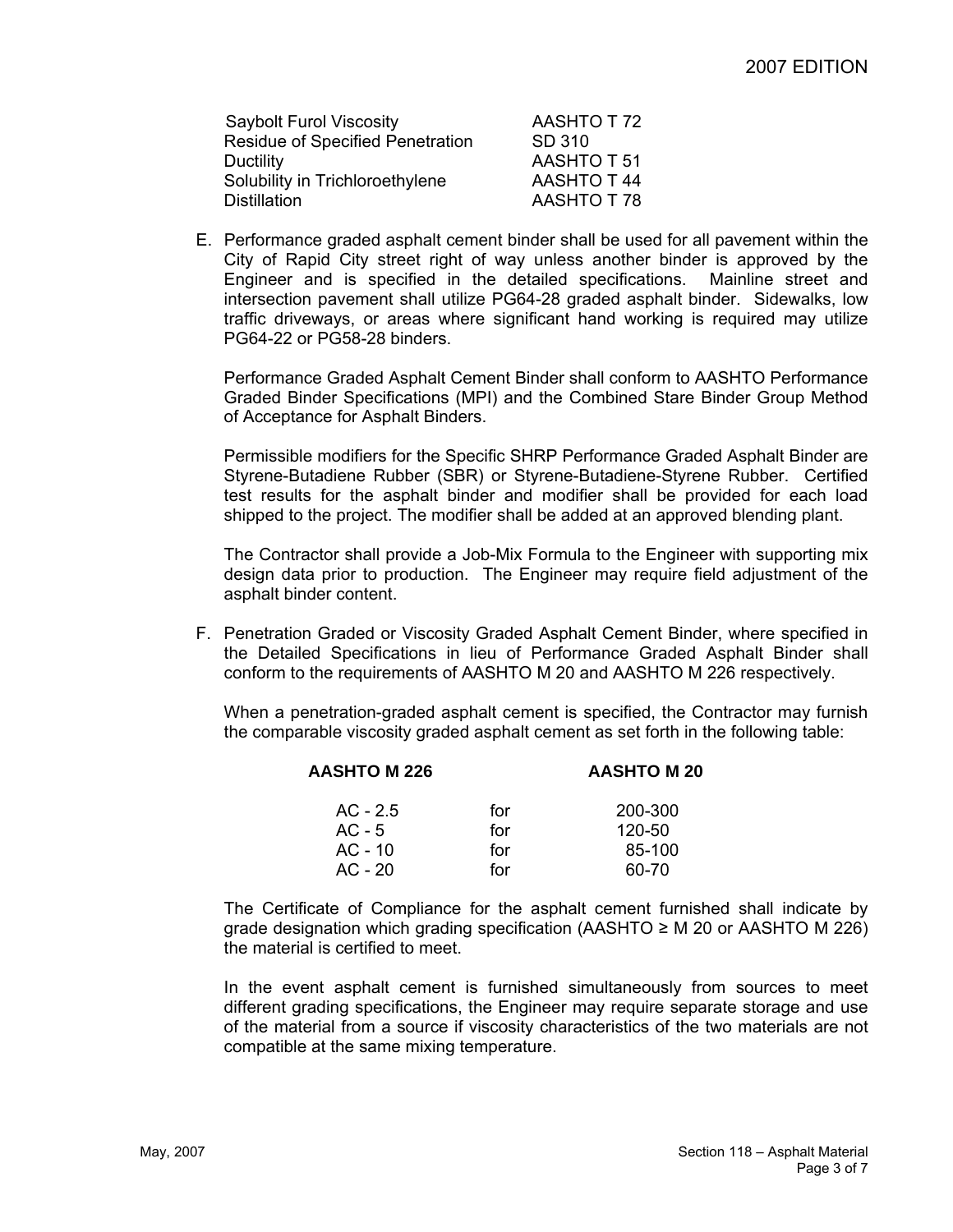- G. Emulsified asphalt shall conform to the specification requirements of AASHTO M 140. When SS-1h Emulsified Asphalt is specified, the penetration of the residue from distillation shall be from 40 to 115 penetration and, when specified for tack or flush seal coat, the cement mixing test requirement is waived.
- H. Cationic Emulsified Asphalt shall conform to the specification requirements of AASHTO M 208. When CSS-1h is specified, the penetration of the residue from distillation shall be from 40 to 115 penetration and, when specified for tack or flush seal coat, the cement mixing test requirement is waived.
- I. Petroleum Resin-Oil Base Emulsion shall conform to the following requirements:

|                             | <b>LIMITS</b> |      |                        |
|-----------------------------|---------------|------|------------------------|
| <b>TEST</b>                 | MIN.          | MAX. | <b>TEST METHOD</b>     |
| Saybolt-Furol Viscosity     |               |      |                        |
| (at 77 deg. F. (second)     | 15            | 40   | <b>AASHTO T 59</b>     |
| <b>Residue Percent</b>      | 60            |      | <b>AASHTO T 59 (1)</b> |
| Miscibility                 | No.           |      |                        |
|                             | Coagulation   |      | <b>AASHTO T 59 (2)</b> |
| Sieve Test                  |               | 10   | AASHTO T 59 (3)        |
| Particle Charge             | Positive      |      |                        |
| <b>Tests on Residue</b>     |               |      |                        |
| <b>Kinematic Viscosity</b>  |               |      |                        |
| (at 140 deg. F.)            |               |      |                        |
| centistokes                 | 100           | 200  | <b>AASHTO T 201</b>    |
| <b>Asphaltene Percent</b>   |               | 75   | <b>ASTM D 2007</b>     |
| <b>Maltenes Dist. Ratio</b> | 0.3           | 50   | ASTM D 2007 (4)        |

 $PC + A1$ 

 $S + A2$ 

Footnotes

- (1) T 59 residue by evaporation test for percent residue is made by heating a 50 gram sample to 300° until foaming ceases, then immediately cooling sample and calculating results.
- (2) Test procedure identical with T 59, except Normal Calcium Chloride solution shall be used in place of distilled water.
- (3) Test procedure identical with T 59, except distilled water shall be used in place of 2% Sodium Oleate solution.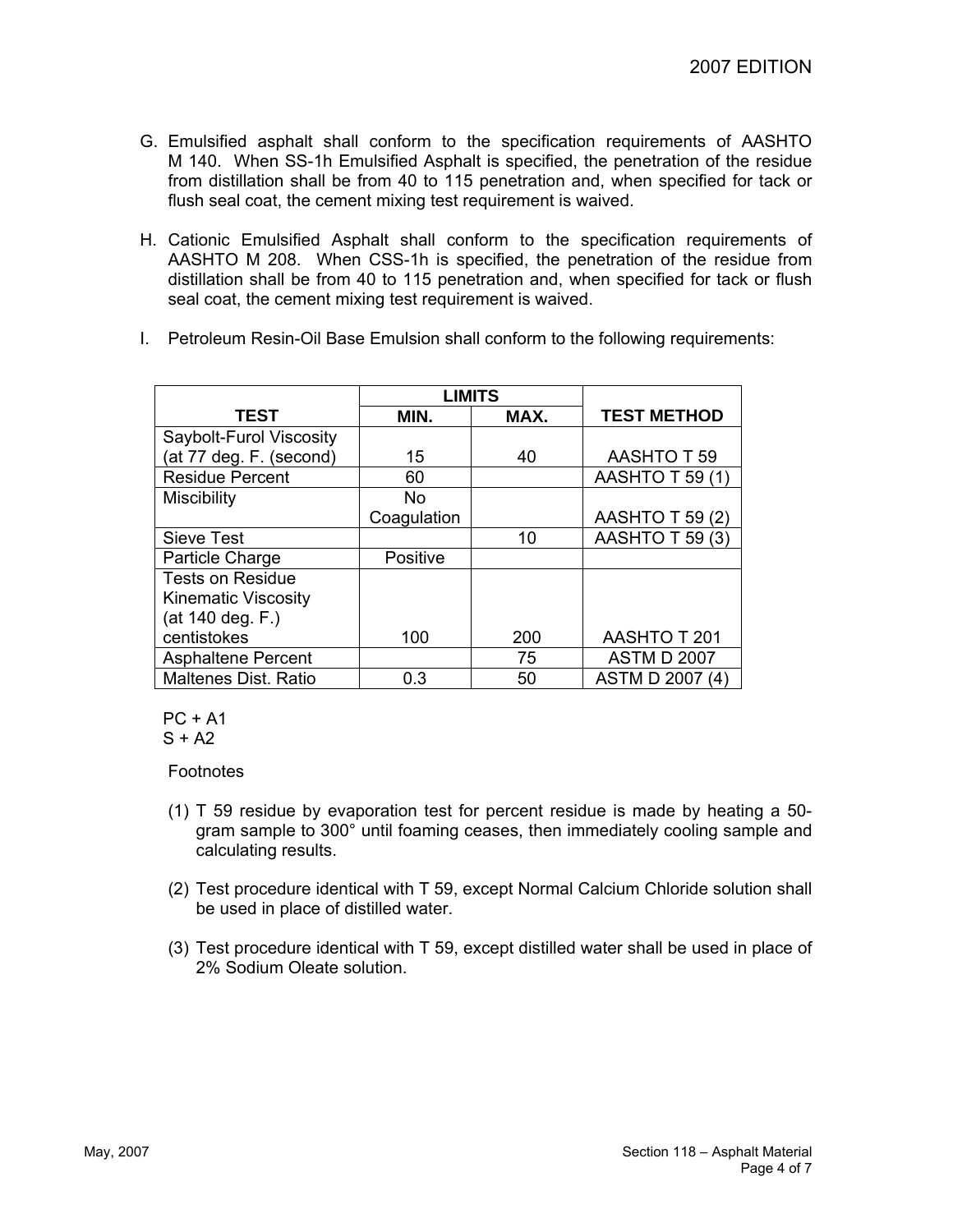(4) In the Maltenes Distribution Ratio Test by ASTM D 2007:

| PC = Polar Compounds     | $A1$ = First Acidaffins |
|--------------------------|-------------------------|
| $A2 = Second Acidaffins$ | $S =$ Saturates         |

The material shall have the capability of increasing the ductility and penetration of the asphalt binder in the asphalt concrete surface when applied at the specified rate.

J. Petroleum Resin-Oil Base Emulsion (Diluted) shall be diluted with potable water in the ratio of approximately two parts emulsion to one part water by volume.

The petroleum Resin-Oil Base Emulsion, prior to dilution, shall conform to the requirements of "G" above.

|                            | <b>LIMITS</b> |      |                    |
|----------------------------|---------------|------|--------------------|
| <b>TEST</b>                | MIN.          | MAX. | <b>TEST METHOD</b> |
| <b>Residue Percent</b>     | 40            |      | AASHTO T 59(1)     |
| Sieve Test                 |               | 10   | AASHTO T 59(3)     |
| <b>Tests on Residue</b>    |               |      |                    |
| <b>Kinematic Viscosity</b> |               |      |                    |
| (at 140 deg. F.)           |               |      | AASHTO T 201       |
| centistokes                | 100           | 200  |                    |

The diluted emulsion shall meet the following requirements:

See Paragraph I for Footnotes.

K. "High Float" Emulsified Asphalt shall conform to the following requirements:

|                                           | <b>GRADE</b><br><b>AE150S</b> |      | <b>GRADE</b><br><b>AE200S</b> |      | <b>GRADE</b><br>AE300 |      |
|-------------------------------------------|-------------------------------|------|-------------------------------|------|-----------------------|------|
| TEST                                      | MAX.                          | MIN. | MIN.                          | MAX. | MIN.                  | MAX. |
| Viscosity (Saybolt Furol)                 |                               |      |                               |      |                       |      |
| (at 122°F (50°C) Sec.)                    | 35                            | 150  | 35                            | 150  | 35                    | 500  |
| Sieve Test - Percent                      |                               | .30  |                               | .30  |                       | .30  |
| Oil Portion Dist.                         |                               |      |                               |      |                       |      |
| (% by Volume)                             | .5                            | 3    |                               | 6    |                       | 8    |
| Residue by Dist.                          |                               |      |                               |      |                       |      |
| (% by Weight)                             | 62                            |      | 62                            |      | 65                    |      |
| <b>Tests on Residue From Distillation</b> |                               |      |                               |      |                       |      |
| <b>Float Test</b>                         |                               |      |                               |      |                       |      |
| (at $140^{\circ}F(60^{\circ}C)$ sec.)     | 1200                          |      | 1200                          |      | 1200                  |      |
| Penetration (at 77°F,                     |                               |      |                               |      |                       |      |
| 100 q. $5$ sec. $-0.1$ mm)                | 140                           | 225  | 250                           |      | 300                   |      |
| Solubility in Trichloroethylene (%)       | 97.5                          |      | 97.5                          |      | 97.5                  |      |
| Ductility (at 77°F,                       |                               |      |                               |      |                       |      |
| $(25^{\circ}C)$ , 5 cm/min. - cm)         | 40                            |      | 40                            |      | 40                    |      |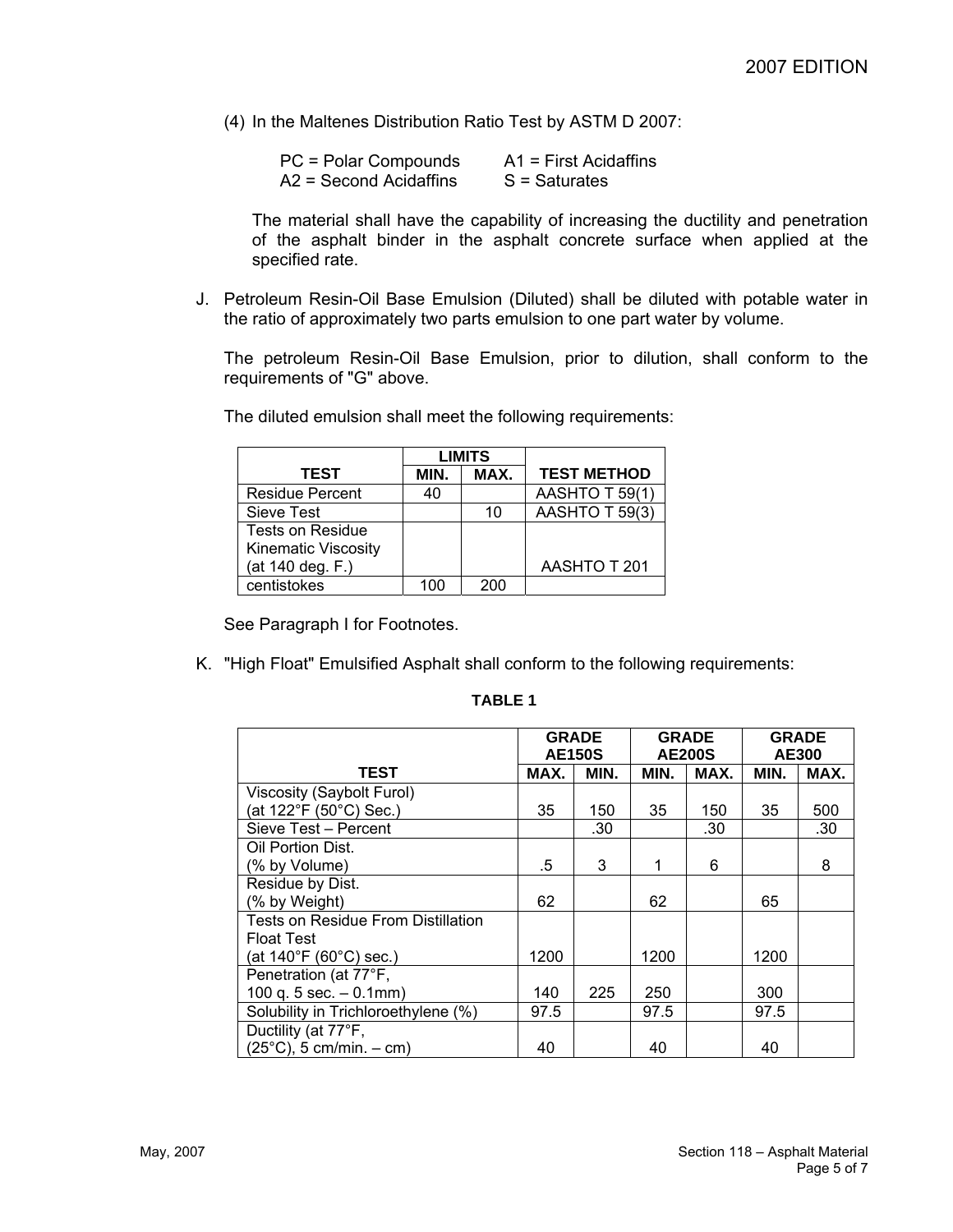The properties of the Emulsified Asphalt shall be determined in accordance with AASHTO T 59.

Float test properties on the residue from distillation shall be determined in accordance with AASHTO T 50.

## **118.3 TEST REPRODUCIBILITY TOLERANCE**

Test results which fall outside the specifications limits for a particular test but within the reproducibility tolerance as set forth below, will be acceptable:

|                                         | <b>CUTBACK ASPHALT</b>     |            |
|-----------------------------------------|----------------------------|------------|
| <b>TEST</b>                             |                            | TOLERANCE* |
| <b>Flash Point</b>                      |                            |            |
| Tag Open Cub                            |                            |            |
|                                         |                            |            |
|                                         |                            |            |
| Viscosity                               |                            |            |
| Kinematic, 140° F                       |                            |            |
|                                         |                            |            |
| Kinematic, 140° F                       |                            |            |
|                                         |                            |            |
|                                         |                            |            |
| <b>Distillation</b>                     |                            |            |
| Distillate % by vol.                    |                            |            |
|                                         |                            |            |
| Distillate % by vol.                    |                            |            |
|                                         |                            |            |
|                                         |                            |            |
| <b>Test on Residue</b>                  |                            |            |
|                                         |                            |            |
|                                         |                            |            |
|                                         |                            |            |
|                                         | <b>EMULSIFIED ASPHALTS</b> |            |
| <b>Distillation</b>                     |                            |            |
|                                         |                            |            |
| <b>Test on Residue</b>                  |                            |            |
|                                         |                            |            |
|                                         |                            |            |
|                                         | <b>ASPHALT CEMENT</b>      |            |
| Penetration, 77° F                      |                            |            |
|                                         |                            |            |
| Penetration, $77^\circ$ F (50 or above) | $4\%$                      |            |

| <b>Flash Point</b> |  |
|--------------------|--|
|                    |  |